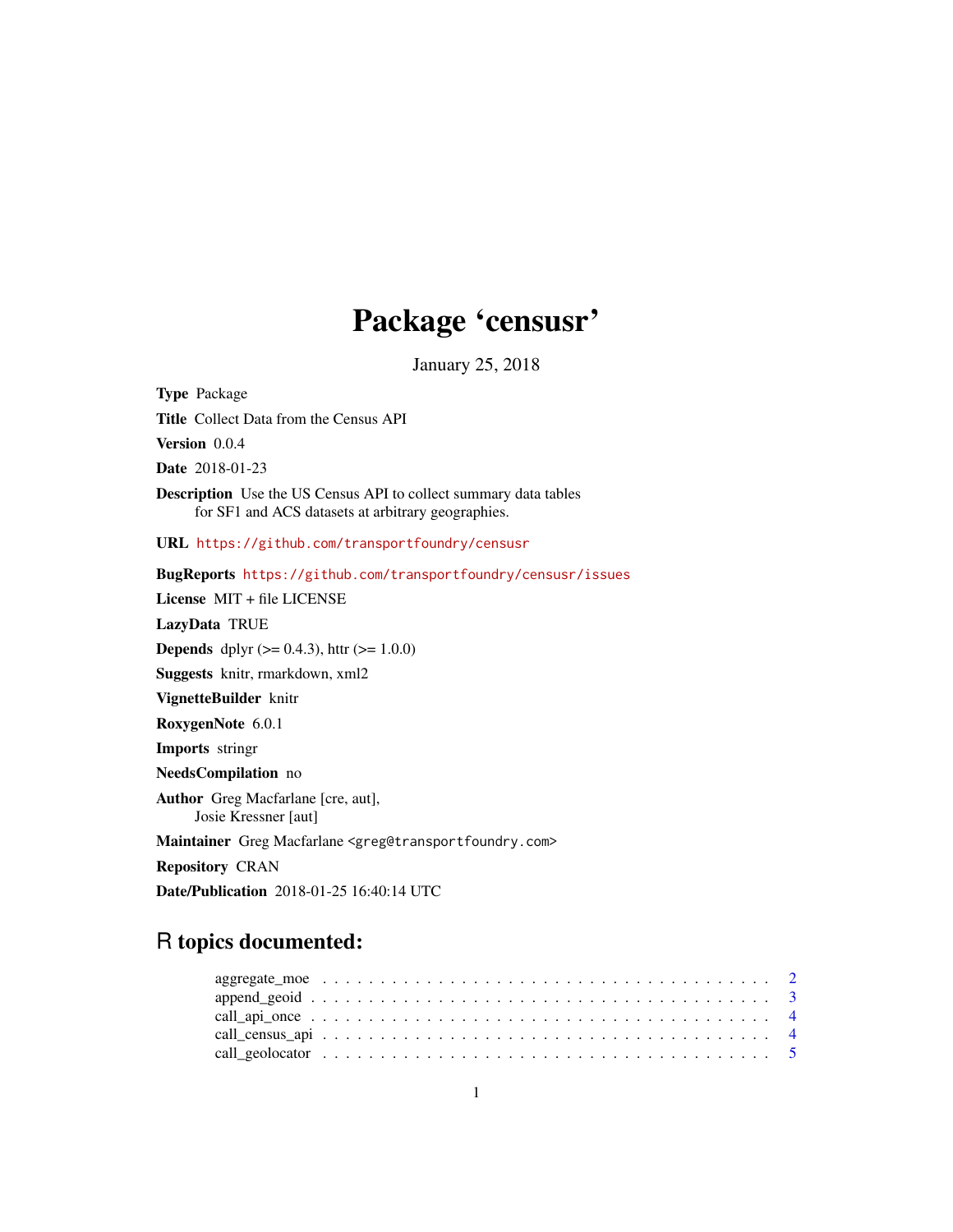#### <span id="page-1-0"></span>2 aggregate\_moe

| Index | $\mathbf{R}$ |  |
|-------|--------------|--|
|       |              |  |
|       |              |  |
|       |              |  |

aggregate\_moe *Aggregated margin of error across multiple geographies*

#### Description

Aggregated margin of error across multiple geographies

#### Usage

```
aggregate_moe(x)
```
#### Arguments

x A numeric vector containing margins of error for estimates in multiple geographies.

#### Details

Applies a root sum of squared errors. See page A-14 of this guide: https://www.census.gov/library/publications/2009/acs/rese

#### Value

The aggregated margin of error for the geographies.

#### Author(s)

Josie Kressner

#### Examples

```
x \leq -c(3, 5, 12, 4)aggregate_moe(x)
data_frame(x = x, group = c(1, 1, 2, 2)) %>%
  group_by(group) %>%
  summarise(moe = aggregate_moe(x))
```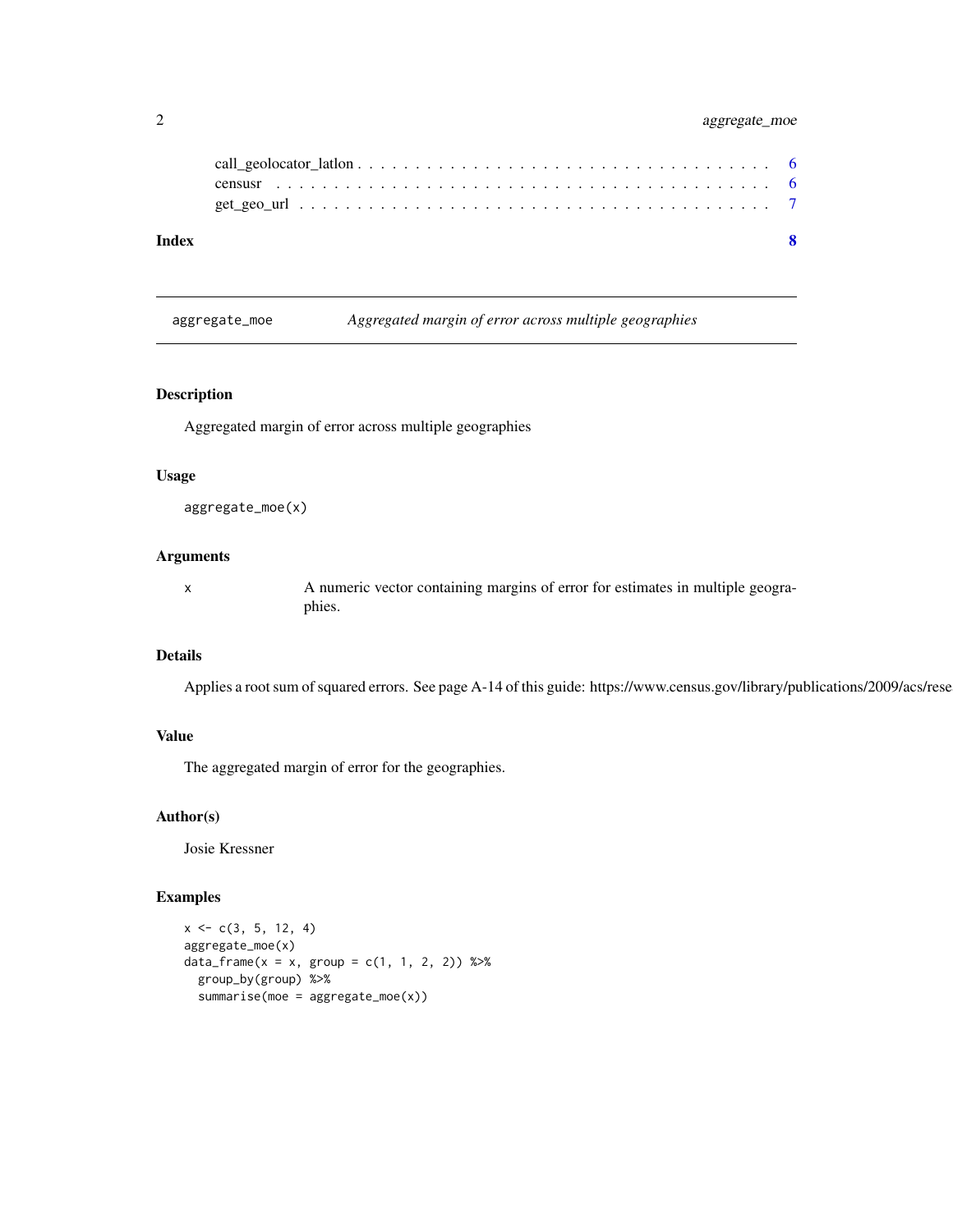<span id="page-2-0"></span>

#### Description

Returns GEOID for 2010 geographies.

#### Usage

```
append_geoid(address, geoid_type = "bl")
```
#### Arguments

| address    | A tibble/data frame with (at a minimum, others can be present) either character<br>columns street, city, and state OR numeric columns lat and lon. Lat/lon columns |  |  |  |  |  |  |  |  |
|------------|--------------------------------------------------------------------------------------------------------------------------------------------------------------------|--|--|--|--|--|--|--|--|
| geoid_type | take priority.<br>GEOID level to return, c('co', 'tr', 'bg', 'b1'). Defaults to block.                                                                             |  |  |  |  |  |  |  |  |

#### Details

It is possible in some situations for the geolocator API to return a 500 error. Repeating the call should avoid this.

#### Value

the original tibble with GEOIDs appended as a new column called geoid.

#### Examples

```
## Not run:
airports <- dplyr::data_frame(
  street = "700 Catalina Dr", city = "Daytona Beach", state = "FL"
\overline{\phantom{a}}append_geoid(airports, 'tr')
## End(Not run)
```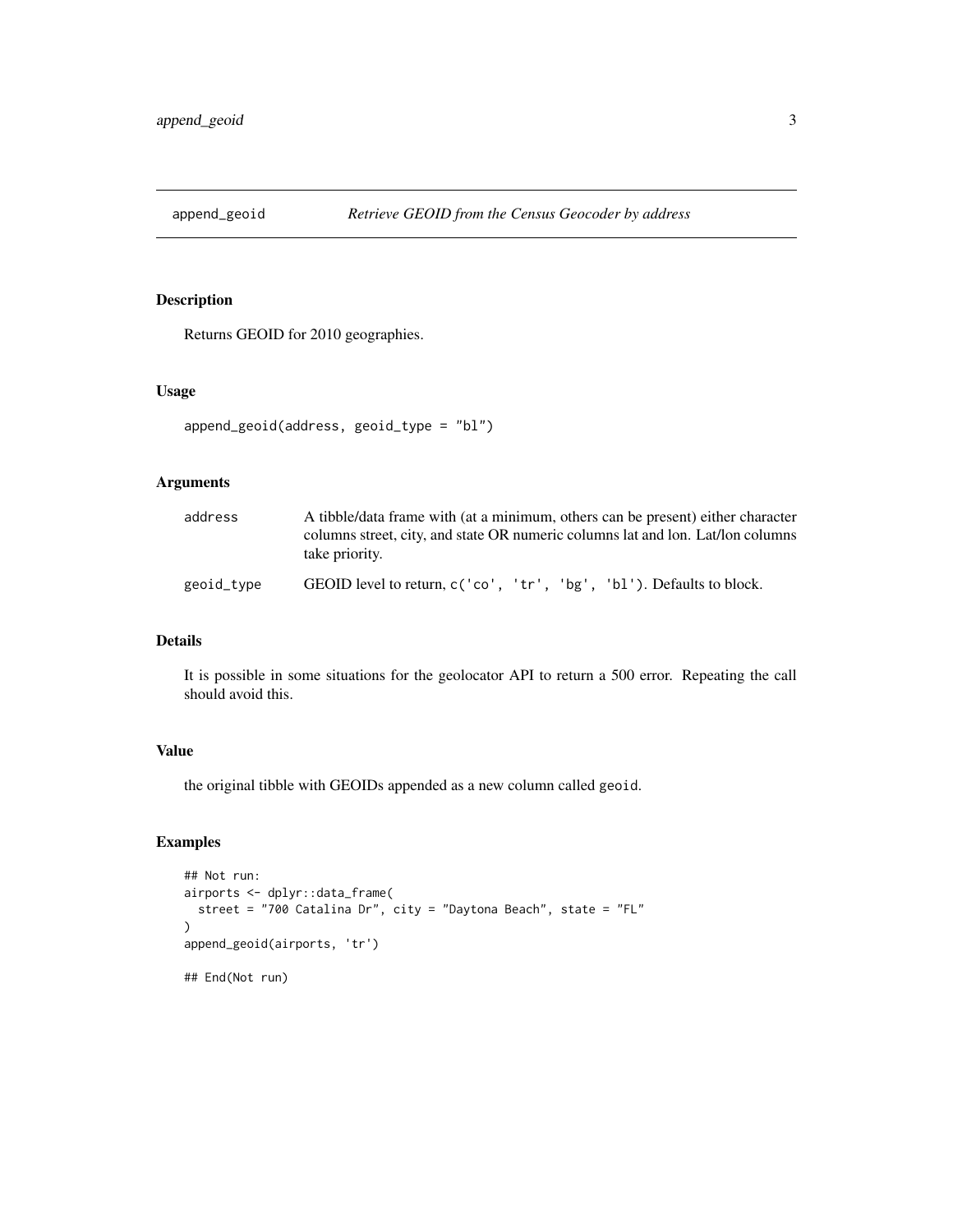<span id="page-3-0"></span>

#### Description

This is an internal function and is not intended for users. See instead [call\\_census\\_api.](#page-3-1)

#### Usage

```
call_api_once(variables_to_get, geoid, allgeos, data_source, year, period,
  api_key)
```
#### Arguments

| variables_to_get |                                                                                                                                                                                                                                                              |
|------------------|--------------------------------------------------------------------------------------------------------------------------------------------------------------------------------------------------------------------------------------------------------------|
|                  | A character vector of the desired variable names for the Census API call, defined<br>at https://www.census.gov/data/developers/data-sets.html                                                                                                                |
| geoid            | A character string with a FIPS code, between 2 and 15 digits long.                                                                                                                                                                                           |
| allgeos          | (optional) A string identifying the type of geography for which to collect data<br>within the the requested geoids. Must be one of c('co', 'tr', 'bg', 'bl').<br>For instance, if allgeos $=$ "bg", will return all block groups within the given<br>geoids. |
| data_source      | A string identifying whether the SF1 (decennial census) or ACS data is desired.                                                                                                                                                                              |
| year             | If data_source = $"$ acs", the final year of the summary period. Default is<br>2013.                                                                                                                                                                         |
| period           | If data_source = $"$ acs", the length of aggregation period. Default is 5, or a<br>5-year aggregation table.                                                                                                                                                 |
| api_key          | The user's Census API key (as a character string). You can get a free key from<br>[Census](http://api.census.gov/data/key_signup.html). See vignette('censusr', package = 'census]<br>to setup a default key as an environment variable.                     |

#### Value

A codedata.frame with the requested variables at the requested geography.

<span id="page-3-1"></span>call\_census\_api *Retrieve data from the Census API*

#### Description

Returns Census data for the 2010 SF1 or ACS 2013-2015 1-, 3-, and 5-Yr aggregations for requested variables and geographies.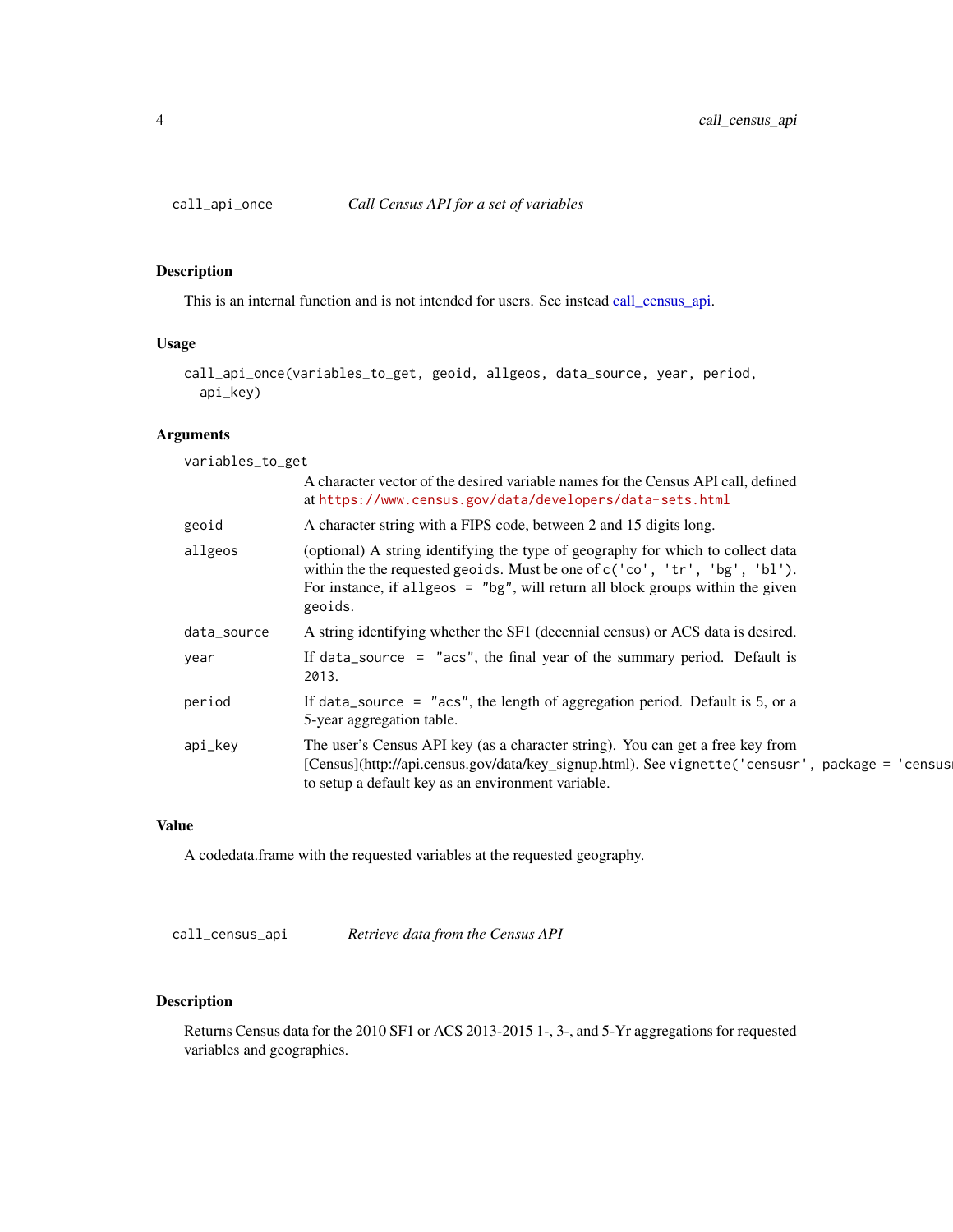#### <span id="page-4-0"></span>call\_geolocator 5

#### Usage

```
call_census_api(variables_to_get, names = NULL, geoids, allgeos = NULL,
  data_source = c("sf1", "acs"), year = 2013, period = 5,api_key = NULL)
```
#### Arguments

variables\_to\_get A character vector of the desired variable names for the Census API call, defined at <https://www.census.gov/data/developers/data-sets.html> names A character vector of the same length as variables\_to\_get giving the userdefined names for the variables (optional). Defaults to raw API names. geoids A character vector of FIPS codes; must be at least to the county (5-digit) level, and can accept down to blocks (15-digit). allgeos (optional) A string identifying the type of geography for which to collect data within the the requested geoids. Must be one of c('co', 'tr', 'bg', 'bl'). For instance, if allgeos =  $"bg"$ , will return all block groups within the given geoids. data\_source A string identifying whether the SF1 (decennial census) or ACS data is desired. year If data\_source = "acs", the final year of the summary period. Default is 2013. period If data\_source = "acs", the length of aggregation period. Default is 5, or a 5-year aggregation table. api\_key The user's Census API key (as a character string). You can get a free key from [Census](http://api.census.gov/data/key\_signup.html). See vignette('censusr', package = 'census to setup a default key as an environment variable.

#### Details

See vignette('censusr', package = 'censusr') for examples.

#### Value

a data\_frame with each requested variable at each requested geography.

call\_geolocator *Call gelocator for one address*

#### Description

Call gelocator for one address

#### Usage

call\_geolocator(street, city, state)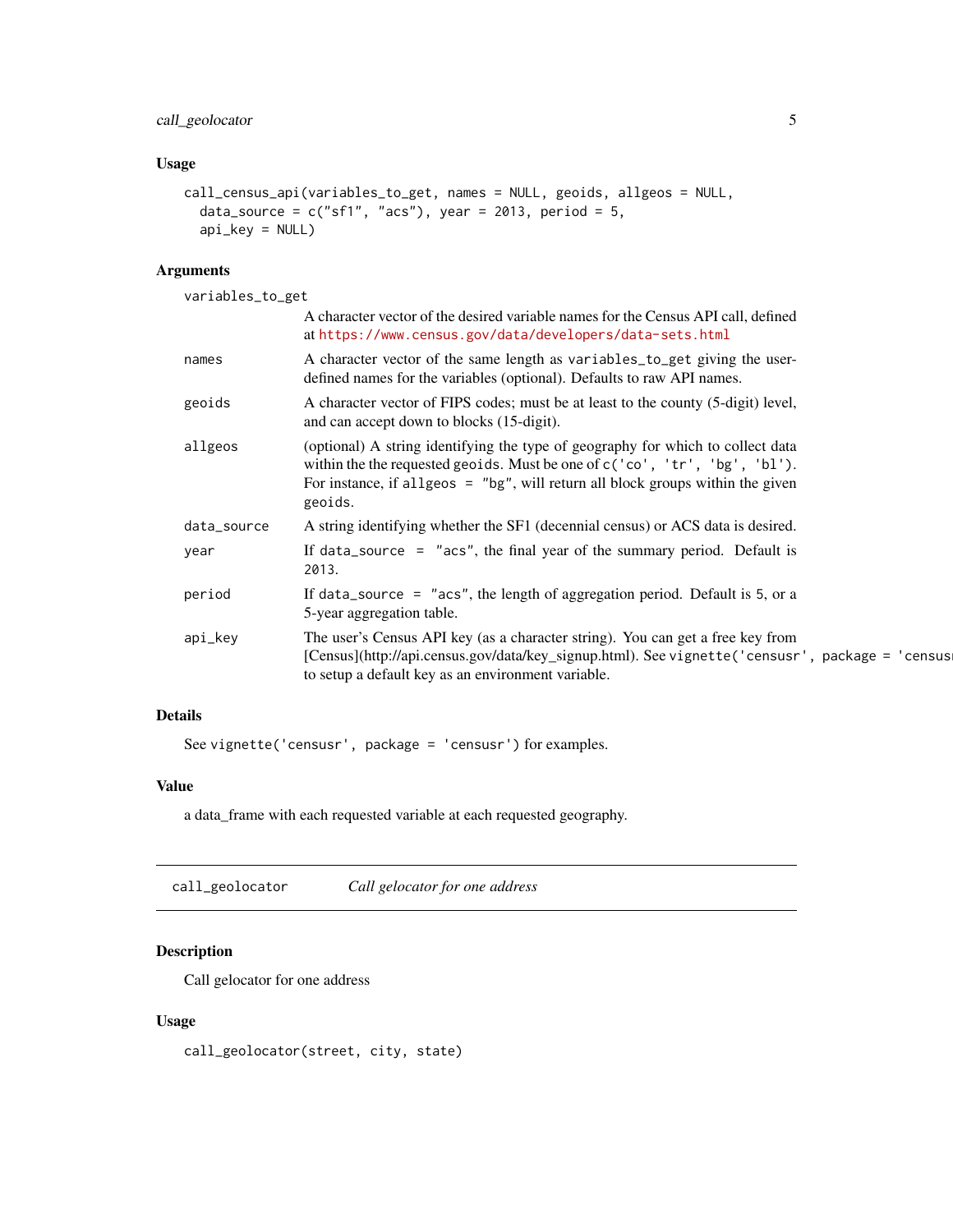<span id="page-5-0"></span>6 censusri and the constant of the constant of the constant of the constant of the constant of the constant of the constant of the constant of the constant of the constant of the constant of the constant of the constant of

#### Arguments

| street | A character string indicating a street name and number |
|--------|--------------------------------------------------------|
| city   | A character string indicating a city                   |
| state  | A two-digit character string with a state postal code  |

#### Value

A character string representing the Census block of the supplied address. importFrom utils URLencode importFrom httr GET stop\_for\_status

call\_geolocator\_latlon

*Call gelocator for one address with lat/lon*

#### Description

Call gelocator for one address with lat/lon

#### Usage

call\_geolocator\_latlon(lat, lon)

#### Arguments

| lat | A numeric value |
|-----|-----------------|
| lon | A numeric value |

#### Value

A character string representing the Census block of the supplied lat/lon. importFrom utils URLencode importFrom httr GET stop\_for\_status

censusr *censusr: A package to download Census API data*

#### Description

The censusr package provides principally one main function: call\_census\_api allows users to pass a list of variables and a list of geographies, and returns a data\_frame with the requested data.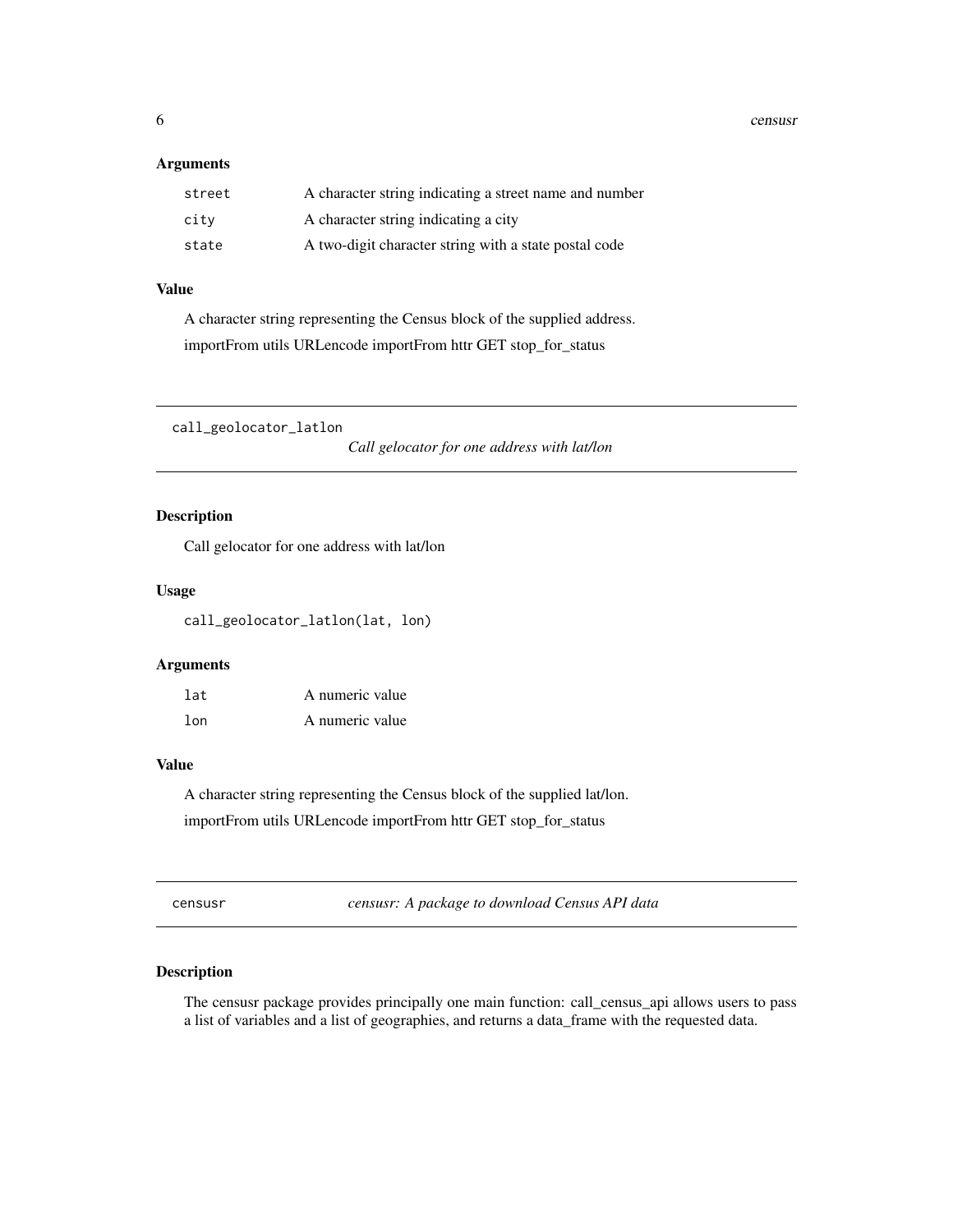<span id="page-6-0"></span>

#### Description

Construct a geography request string from a FIPS Code

#### Usage

```
get_geo_url(geoid, allgeos)
```
#### Arguments

| geoid   | A character string with a FIPS code, between 2 and 15 digits long.                                                                                                                                                                                               |
|---------|------------------------------------------------------------------------------------------------------------------------------------------------------------------------------------------------------------------------------------------------------------------|
| allgeos | (optional) A string identifying the type of geography for which to collect data<br>within the the requested geoids. Must be one of $c('co', 'tr', 'bg', 'bl')$ .<br>For instance, if all geos $=$ "bg", will return all block groups within the given<br>geoids. |

#### Value

A string with the FIPS formatted for an API request.